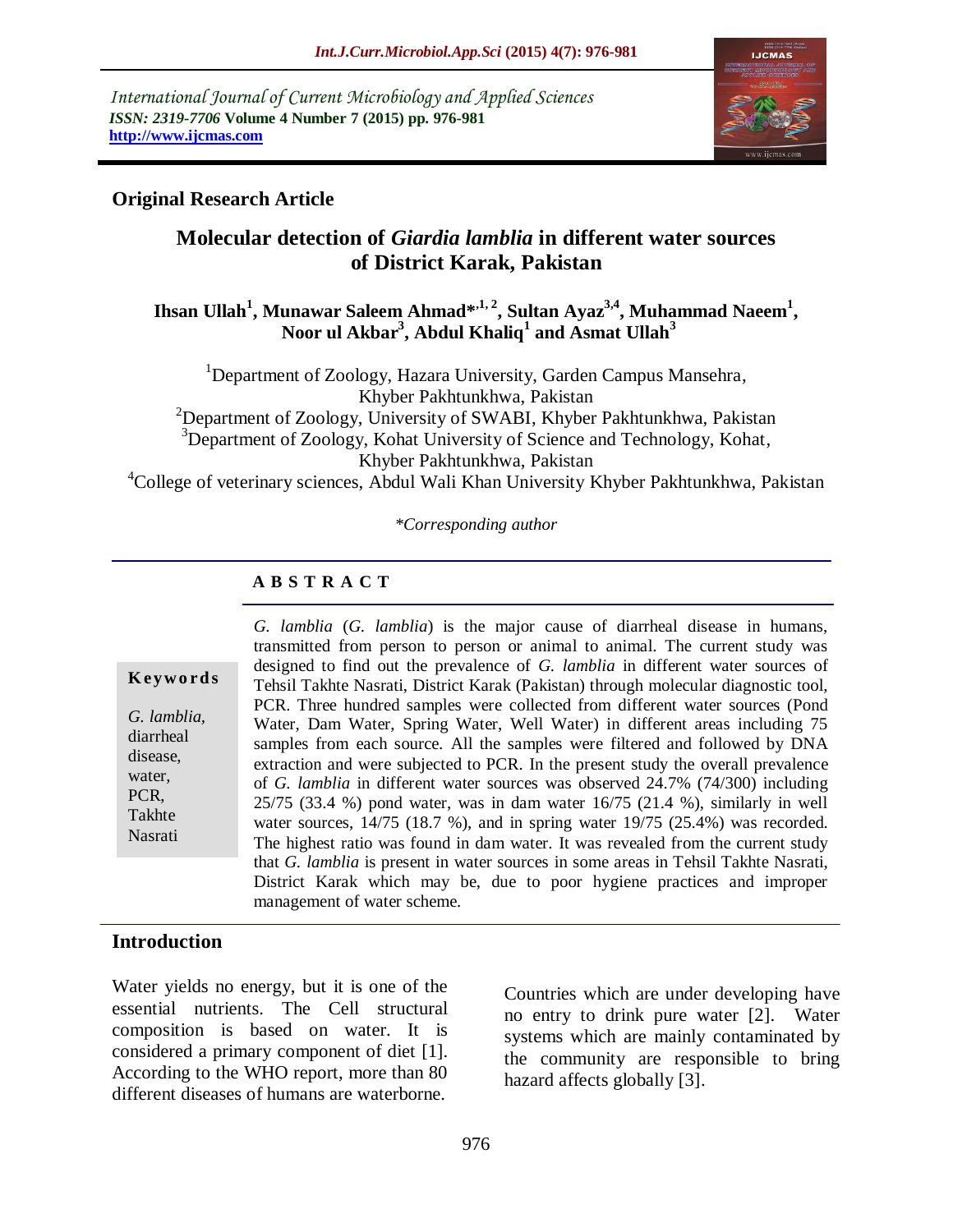The protozoan parasites G*. lamblia* are major causes of diarrheal disease in humans and many waterborne diseases worldwide are caused due to protozoan parasites [4]. In developed countries Giardiasis prevalence is about 2 to 5 percent and 20 to 30 percent in developing regions of Asia, Africa and Latin America [5]. Contaminated water transmits zoonotic infections and is serious threats to the financial system and global health [6]. Due to water-borne diseases about 3.5 million people, including 3 million children die throughout the world. About 98% deaths occur in the emerging republics where there water-born outbreaks are extensive. Only the diarrheal diseases cause greater than 1.5 million deaths per year [7].

The *Giardia* major transmission route is water, due to their vigorous form the cyst and oocyst of the parasite show highly resistat and ready for new infections [8, 9]. Transmission of *G. lamblia* may occur through person to person or animal to person [10]. This infection is also caused by oralanal contact during sex [11, 12]. After the infection of *Giardia* symptoms start within 1 to 3 weeks [13].

Giardiasis outbreaks linked to drinking water [14], and food handlers are documented too [15]. Recreational water is mainly linked to Prolonged and large outbreaks of *Giardia* [16]. Diagnosis of Giardiasis is mainly based upon the microscopic examination, though the method is not reliable, consuming the time and mostly depends upon the skill of an experienced person [17]. Diagnosis of *Giardia,* through microscope has a low sensitivity and 50% of *Giardia* infections are not accurately diagnosed through this method [18, 19].

The current study is planned to find out the prevalence of G*. lamblia* in different water sources of Tehsil Takhte Nasrati, district Karak using molecular techniques and to make the people aware about the risk of *G. lamblia.*

# **Materials and Methods**

#### **Sample collection**

A total of 300 water samples were collected A total of 300 water samples were collected for the detection of *G. lamblia* in different water sources of different villages/localities in Tehsil Takhte Nasrati, district Karak from  $1<sup>st</sup>$  July 2013 to 31<sup>st</sup> October, 2013.

A total of 75 water from each water source (well, pond, spring and dam) containing one liter water for each sample in sterilized and labeled bottle with the collection date, area name and water type, and were transferred to Virology and Molecular Parasitology laboratory, Department of Zoology, Kohat University of Science and Technology Kohat for further process and evaluations after taking approval from the Ethical Committee of Kohat University of Science and Technology, Kohat

# **Samples processing**

The samples of water were filtered through Whatman filter paper (Cat No 1442). A sample pellet was obtained and mixed with 1 ml buffer phosphate solution in an eppendorf tube and kept at -20ºC in refrigerator for further processing.

# **DNA extraction**

The DNA was extracted from the above solution by using Genomic DNA purification kit (#k0512, Thermoscientific) following the method as previously described (20)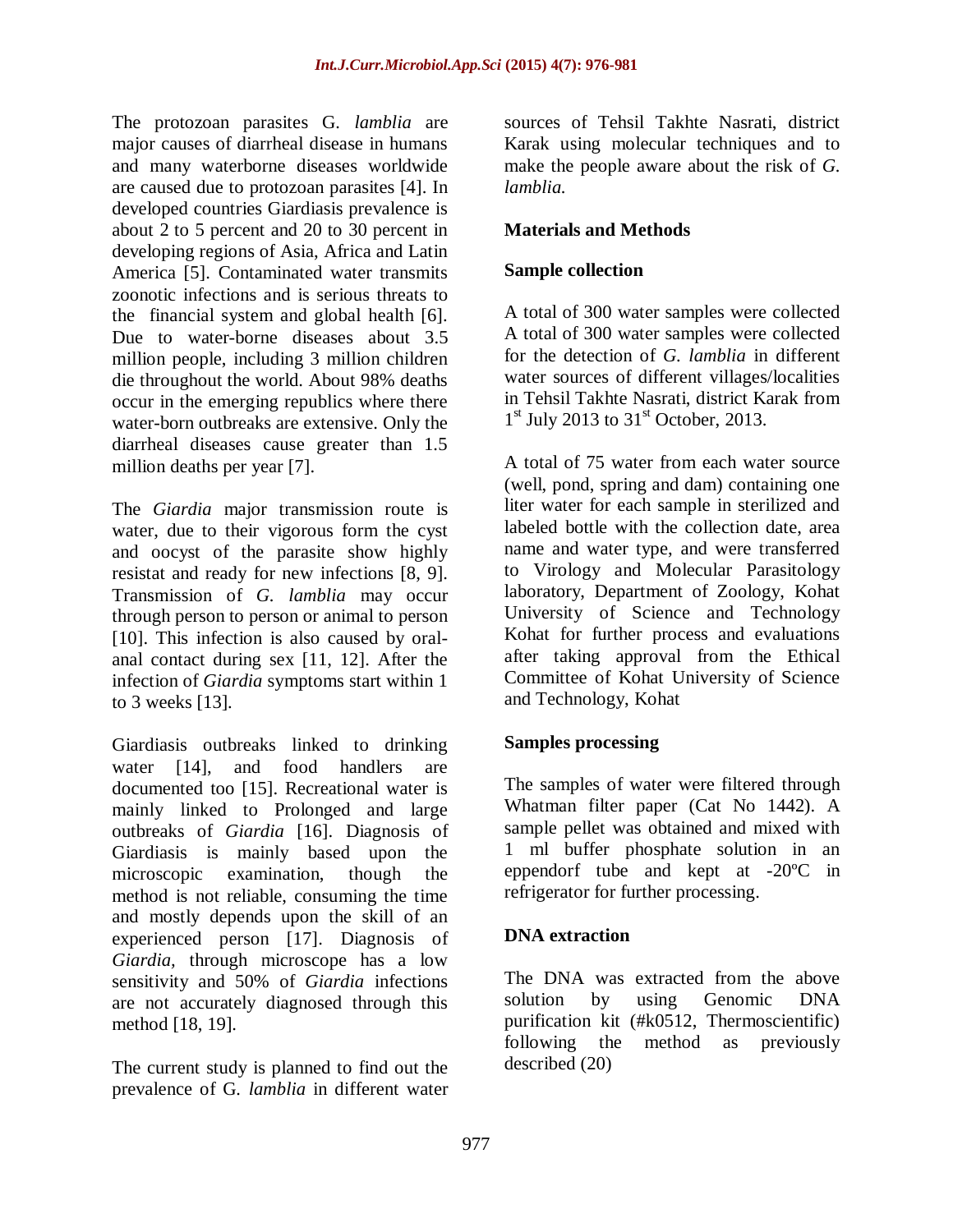### **DNA Amplification (PCR)**

PCR reaction was carried out in Amplitronyx thermal cycler (NyxTechnik Model No. A-6, Inc, San Diego, CA, USA) with Taq DNA polymerase (Fermentas USA). The amplification was performed with 5 μl of extracting DNA by using 10 pm of forward and reverse primers.

In 20 µl reaction mixture containing 1 µl 10 X PCR Buffer, 0.2 mM (1 µl) deoxynucleoside Triphosphate, 25 mM (2.4 µl) MgCl2, 1 µM (1 µl) primers, target DNA 5 µl and 5 units of Taq DNA polymerase. DNA amplification at initial denaturation at 94°C for 5 min, 35 cycles of 96°C for 30 Sec annealing at 57°C at 72°C for 45 Sec. Primers used for *Giardia*  were *ABB97F (AGGGCTCCGGCATAA CTTTCC)* and *ABB220R (GTATCTGTG ACCCGTCCGAG)* targeting HSP (Heat Shock Protein) gene [20,21].

# **Gel Electrophoresis**

PCR product mixture of 10 μL was mixed with 2 μL loading dye and loaded in agarose gel. Gel was then examined under UV transilluminator and image was captured with gel documentation system (Clearver Scientific Model No. DI-HD, USA) (alam, ayaz, akbar, shahid niaz khan, ihsan)

The specific DNA amplified product of each sample was determined by identifying the 163-bp bands for *G. lamblia* (rubab, alam) which was compared with the 50bp ladder.

# **Prevalence rate**

The prevalence rate of parasite was determined by using the following formula Prevalence Rate = (Positive samples/Total no. of water samples examined)  $\times 100$ . (20, 21)

#### **Statistical analysis**

The data was analyzed by using the Univariate ANOVA (Statistix 9) and  $P \le 0.05$ values were considered significant

#### **Results and Discussion**

In the current study *G. lamblia* was identified through PCR in different water sources of Tehsil Takhte Nasrati District Karak. In the present study the overall prevalence of *G. lamblia* in different sources of water was 24.7% (74/300). In pond water was 25/75 (33.4%), in dam water 16/75 (21.4 %), similarly in well water sources 14/75 (18.7 %), and in spring water 19/75 (25.4%) were observed (Table 1).

The prevalence of *G. lamblia* in Takhte Nasrati city was 10/25 (40%) and in Khadda Banda was 3/25 (12%), in Siraj Khail Gerang was 6/25 (24%), In Serki Nasrati was 16/75 (21.4%), In Alwar Banda 9/25 (36%), In Zeera banda 1/25 (4%), in Shnawa Gudi Khel 4/25 (16%), in Mianki Banda 11/25 (44%), in Jehangeri 8/25 (32%), in Inzer Banda 6/25 (24%).

In different sources of water the *G. lamblia* was observed, Pond water of village Mianki Banda was 11/25 (44%), in village Jehangeri 8/25 (32%), in Inzer Banda 6/25 (24%). The prevalence of *Giardia* in Dam water is 16/75 (21.4%) in Serki Nasrati. In Well water sources was 9/25 (36%) in Alwar Banda, 1/25 (4%) in Zeera Banda, in Shnawa Gudi Khel 4/25 (16%). Similarly *Giardia* prevalence in spring water was 10/25 (40%) in the Tehsil Takhte Nasrati city, 3/25 (12%) in Khadda Banda and 6/25 (24%) was observed in Siraj Khel (Table 2). *G. lamblia is a protozoan* parasite that affects humans and a wide range of domestic and wild animals. *G. lamblia* are the main cause of human Giardiasis [22].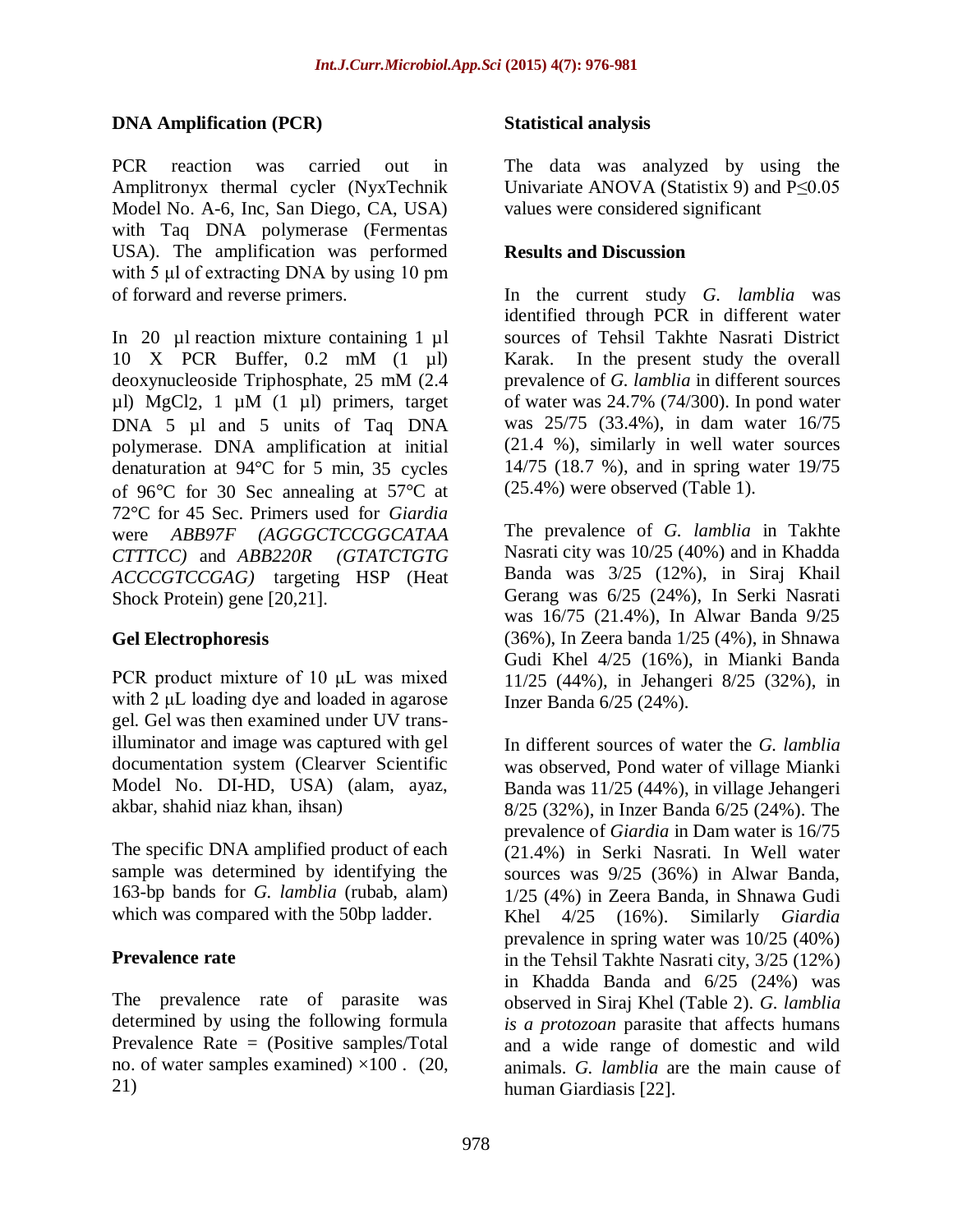#### *Int.J.Curr.Microbiol.App.Sci* **(2015) 4(7): 976-981**

| <b>Serial No.</b>        | <b>Water Source (n)</b> | <b>Positive</b> | % Prevalence | <b>P.Value</b> |
|--------------------------|-------------------------|-----------------|--------------|----------------|
|                          | Dam water $(75)$        | 16              | 21.4         |                |
|                          | Pond water (75)         | 25              | 33.4         |                |
|                          | Well water (75)         | 14              | 18.7         | 0.0000         |
|                          | Spring water (75)       |                 | 25.4         |                |
| <b>Grand Total (300)</b> |                         | 74              | 24.7         |                |

#### **Table.1** Prevalence of *G. lamblia* in different water sources

**n= total number, % for percent, p=0.00 <.5, significant**

**Table.2** Area wise prevalence of *G. lamblia* in different water sources of Tehsil Takhte Nasrati District karak

| Location(n)              | <b>Pond Water</b>  | <b>Water</b><br>Dam    | Well<br><b>Water</b> | <b>Spring</b><br><b>Water</b> |
|--------------------------|--------------------|------------------------|----------------------|-------------------------------|
|                          | Positive/total (%) | Positive/total $(\% )$ | Positive/total (%)   | Positive/total (%)            |
| TakhteNasrati City(25)   |                    |                        |                      | 10/25(40%)                    |
| Khadda Banda (25)        |                    |                        |                      | 3/25(12%)                     |
| SirajKhel (25)           |                    |                        |                      | 6/25(24%)                     |
| SerkiNasrati (75)        |                    | 16/75(21.4%)           | ۰                    |                               |
| <b>Mianki Banda (25)</b> | 11/25(44%)         |                        |                      |                               |
| Jehangeri Banda (25)     | 8/25(32%)          |                        |                      |                               |
| <b>Inzer Banda (25)</b>  | 6/25(24%)          |                        |                      |                               |
| <b>Alwar Banda (25)</b>  |                    |                        | 9/25(36%)            |                               |
| Zeerabanda (25)          |                    |                        | 1/25(4%)             |                               |
| ShnawaGudiKhel(25)       | -                  |                        | 4/25(16%)            | ۰                             |

- is denoted for not detected (%) = Percentage, n=total number,  $P < .05$ , significant

In the current study, *G. lamblia* was identified by PCR. In similar studies *Giardia* and other protozoan parasites were reported by different scholars in several parts of the world. For instance, different parasites were detected in different water sources of Lege Dini (Ethiopia) in which the overall prevalence was 47.5% in which the prevalence of *Giardia* was 35.3% [23]. , in Shanghai (China) was 50% in which *Giardia* was 18% [24], in Hungarian 40% and *Giardia* 26.7% [25].

In Mexico overall prevalence is 91% in which *Giardia* was 50% [26]. In Khyber Pakhunkhwa (Pakistan) overall prevalence was 33.6% and *Giardia* was 14.1% [20] and in Portugal overall prevalence was 18.6% in which *Giardia* prevalence was 8.2% [27], and in the current study overall prevalence in a given area for *Giardia* is 24.7%. A

similar study was conducted in Russia and Bulgaria for the detection of *G. lamblia* and *Cryptosporidium parvum in* drinking water samples of different origin were collected from Rostov (southern Russia), Sofia and Varna (Bulgaria). 9.6% of the samples were positive for *G. lamblia.* The parasite was present in tap, river, well and waste water [28]. A similar study was also conducted in Kohat, Karak and Hangu districts of the Khyber Pakhtunkhwa province, Pakistan. Water samples were collected from tap, pond and drain water [20]. The contamination rates of *G. lamblia* and *C. parvum* in each water source samples were reported as follows: 65.5% of the samples, contained protozoa, among which *G. lamblia* was 18.5%. In the present study the prevalence of *Giardia* was 24.7% which was slightly different.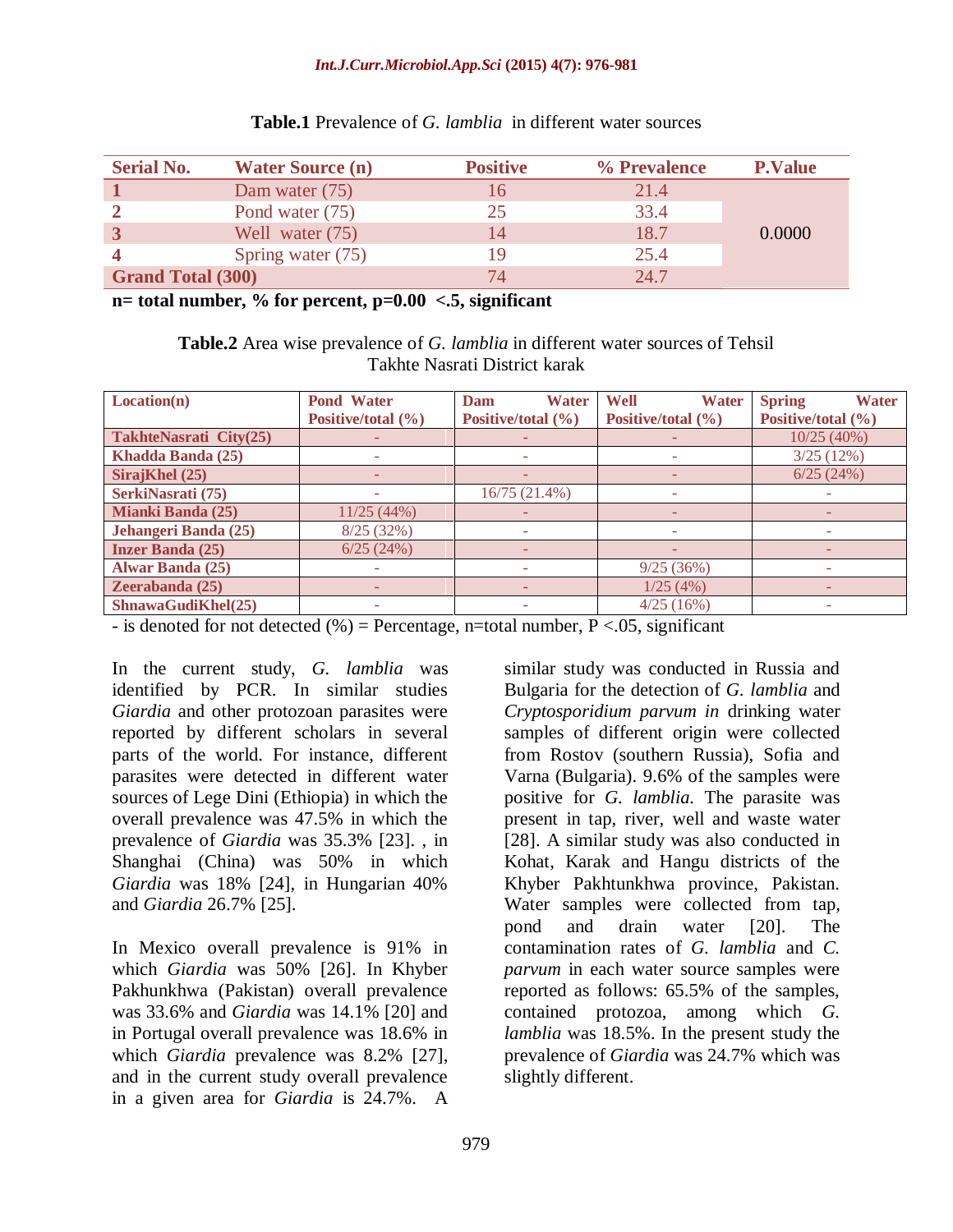A similar study was also done by other world country like Iraq, showing 1.9% contamination in total of 22% by examining 100 water samples [29].

#### **Statistical analysis**

The data was analyzed by using the Univariate ANOVA (Statistix 9) and P≤0.05 values were considered significant.

It was concluded from the above study that Contamination of water with *G. lamblia* was found in water sources especially the drinking ones, which needs proper water treatment in water. It was recommended that Usage of Clean and boil water can prevent the users from the infection of this parasite.

#### **Acknowledgements**

The authors thank to all staff of Department of Zoology, Hazara University, Garden Campus Mansehra. Khyber Pakhtunkhwa, Pakistan and all staff of Department of Zoology, Kohat University of Science and Technology Kohat, Khyber Pakhtunkhwa, Pakistan for providing help and technical support. The authors are extremely thankful of Higher Education Commission, Pakistan for providing funds (Water Project to Kohat University of Science and Technology, Kohat) in which the present research work becomes possible.

#### **References**

- 1.Baloch, M.K., Jan, I. and Ashour, S.T., 2000. Effect of septic tank effluents on quality of ground water. *Pakistan Journal of Food Sciences*.,10: 31-34.
- 2.Khan, M., Ihsanullah, S.T., Mehmud, F. and Sattar, A., 2000. Occurence of pathogenic microorganisms in food and water supplies in different areas of Peshawar, Nowshera and Charsada, Pakistan. *Journal of Food Sciences*,

10: 31-34.

- 3.Barwick, R.S*.,* Levy, D.A., Craun, G.F., Beach, M.J. and Calderon, R.L., 2000. Water-borne disease outbreaks, Morbidity and Mortality. *Weekly Report Surveillance Summary*, 49: 1- 21.
- 4. Karanis, P., Kourenti, K. and Smith, H.V., 2007. Water-borne transmission of protozoan parasites*. A worldwide review of outbreaks and lessons learnt Journal about Water and Health*, 5: 1– 38.
- 5.Mosier, D.A. and Oberst, R.D., 2000. Cryptosporidiosis a global challenge. *Annals of the New York Academy of Sciences*, 916: 102–111.
- 6.Savioli, L., Smith, H. and Thompson, A., 2006. *Giardia* and *Cryptosporidium* join the Neglected Disease Initiative. *Trends in Parasitology*, 22: 203-208.
- 7.Gleick, P.H., 2002. Dirty Water: Estimated Deaths from Water-Related Disease 2000-2020. Pacific Institute for Studies in Development, *Environment, and Security Research Report*, Oakland, California; 2002.
- 8.Prüss-Üstün, A., Bos, R., Gore, F., Bartram, J., 2008. Safer water, better health: costs, benefits and sustainability of interventions to protect and promote health. Geneva, Switzerland: World Health Organization; 2008.
- 9.Thompson, R.C.A., 2000. *Giardia*sis as a reemerging infectious disease and its zoonotic potential. *Introduction to Journal in Parasitology*, 30: 1259– 1267.
- 10.Fayer, R., Morgan, U., Upton, S.J., 2000. Epidemiology of *Cryptosporidium* transmission, detection and identification. *Introductory Journal in Parasitology*, 30: 1305–1322.
- 11.Robertson, L.J and Gjerda, B.K., 2007. Cryptosporidiasis oocyst challenching adversaries. *Trends In Parasitology*. 23 (8): 344-347.
- 12.Escobedo, A.A. and Cimerman, S., 2007. [Giardiasis pharmaco therapy review.](http://www.ncbi.nlm.nih.gov/pubmed/17696791)